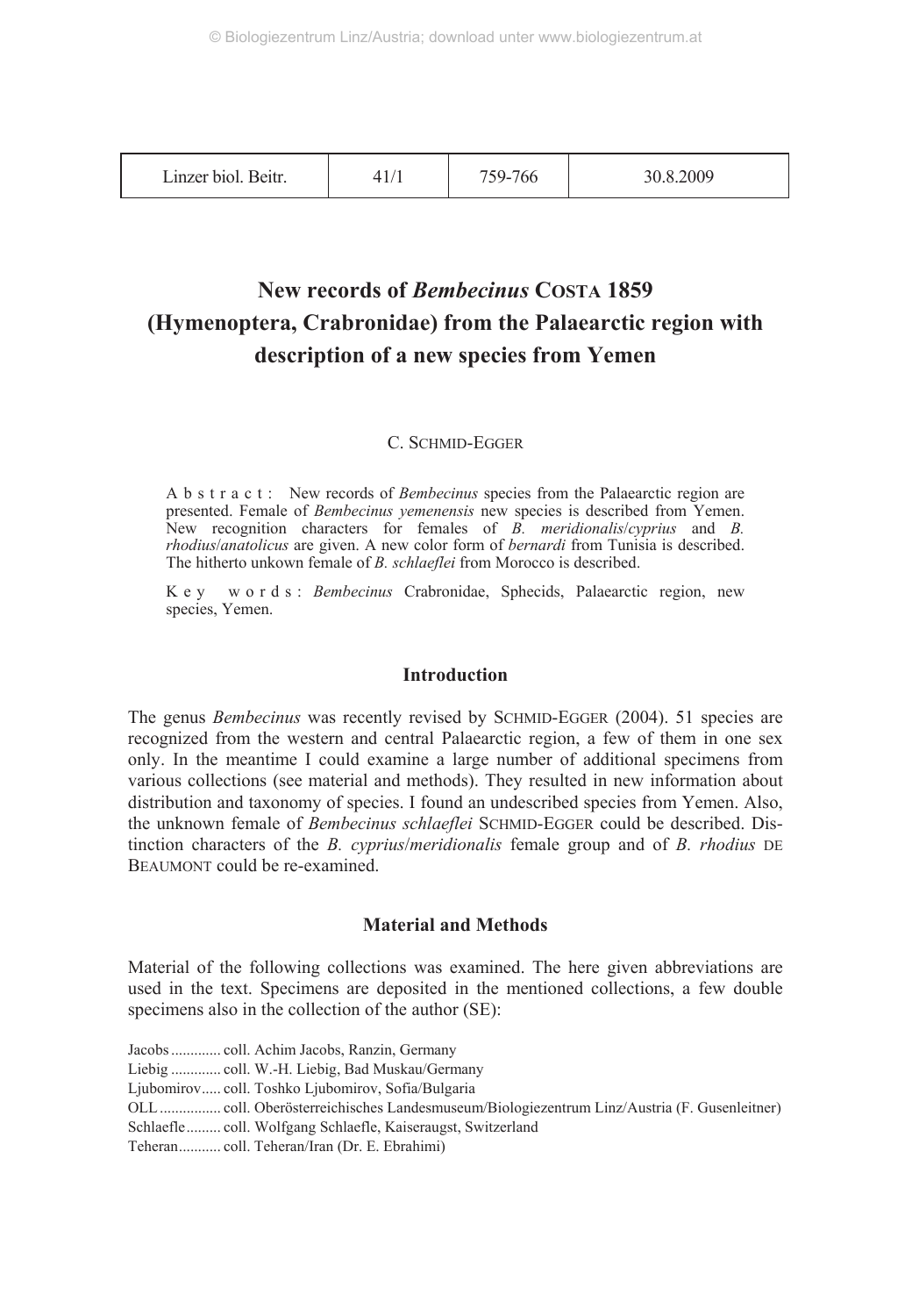The species are identified with the key of SCHMID-EGGER (2004), the morphological terminology employed here follows this paper. Species are listed in alphabetic order within their species group. Geographic distribution is mentioned in each species and also refers to SCHMID-EGGER (2004). New records on country level are mentioned. Collecting dates are given as follows: day, month, year (2.7.2008).

# **Checklist of species**

# *Bembecinus loriculatus* **species group**

# *Bembecinus gracilicornis* **HANDLIRSCH**

D i s t r i b u t i o n : Iran and Central Asia. First record for the fauna of Turkey. The finding in western Turkey is surprisingly, because it is far outside of the known distribution area of the species.

R e m a r k : The female from Khorasan is much darker than previously examined specimens: labrum and clypeus reddish, remaining face black except two reddish spots between antennal socket and inner eye margin, mesonotum medially and lower part of mesopleuron black. The remaining color pattern is similar to specimens from northern Iran. The females from Turkey have a reddish face.

R e c o r d s : <u>Iran</u>: female, Khorasan (Teheran). <u>Turkey</u>: 93 3 3 9 9 2.7.2006 Mansisa, 15 km SE Salihi 38'26'N 28'19'E (OLL).

# *Bembecinus discolor* **HANDLIRSCH**

D i s t r i b u t i o n : Morocco, Algeria. First record for the fauna of Tunisia. R e c o r d s :  $\underline{\text{Tunisia}}$ :  $2\delta$   $\delta$  7  $\varphi$   $\varphi$  23.6.2004 Tamerza (Schlaefle).

# *Bembecinus tridens* species group

# *Bembecinus asiaticus asiaticus* **GUSSAKOWSKIJ**

D i s t r i b u t i o n : Central Asia.

R e c o r d s : Kyrgyzstan: female, 16.7.1999 Naryn-Tal 41.23 N 75.51 E (with all black clypeus, coll. Jacobs). - Uzbekistan: 2 3 3 22.7.1999 Hissar-Mt. Yakkabag 38.56 N 66.53 E (Jacobs).

# *Bembecinus asiaticus iranicus* **SCHMID-EGGER**

D i s t r i b u t i o n : Turkey to Pakistan and Arabian Peninsule. R e c o r d s : Iran: female, Khorasan (Teheran).

# *Bembecinus barbarus* **DE BEAUMONT**

D i s t r i b u t i o n : Algeria, Morocco. R e c o r d s : <u>Morocco</u>:  $\varphi \circ R$  Rissani, 15.6.2007 (Schlaefle).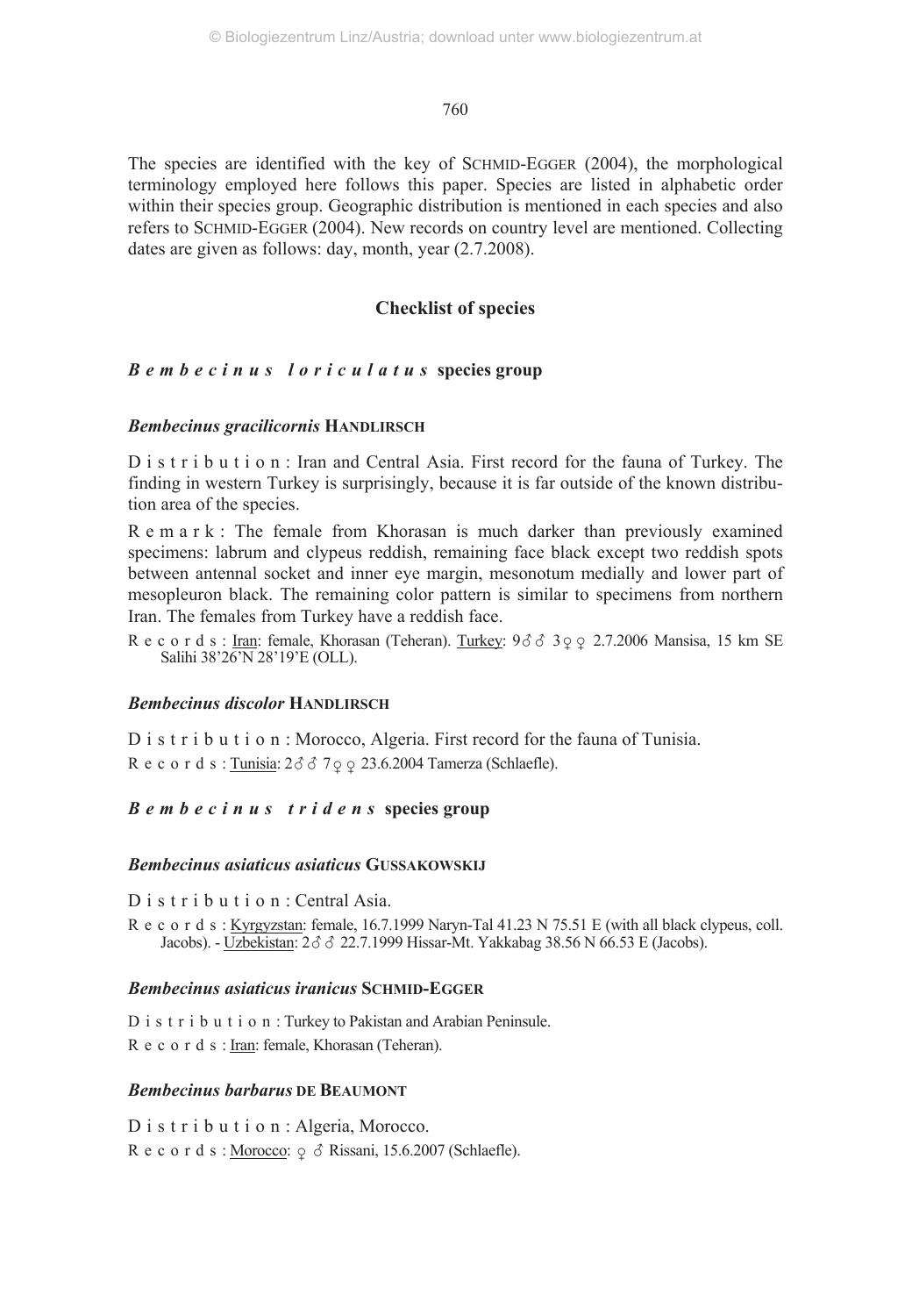### *Bembecinus bytinskii* **DE BEAUMONT**

D i s t r i b u t i o n : Arabian Peninsula to Southern Israel.

Records: <u>Oman:</u>  $2992.5.2004$  Muscat;  $913.5.2004$  Muslimat;  $391.5.2004$  Solrai;  $321.5.2004$  Solrai;  $321.5.2004$  Solrai;  $321.5.2004$  Solrai;  $321.5.2004$  Solrai;  $321.5.2004$  Solrai;  $321.5.2004$  Solrai;  $321.5.2004$ 17.5.2004 Nizwa (Schlaefle). - Saudi Arabia: 4-- 2 3.4.1960 Riad (Schlaefle). - Yemen: W. Jabal Bura, NNE Al Hudaydah 14'52'N 43'24'E (OLL).

# *Bembecinus hungaricus* **FRIVALDZKY**

D i s t r i b u t i o n : From Southern Europe to eastern Asia.

R e c o r d s : Kazakhstan: 21.8.1978 (label in russian letters) [det as *sibiricus* by Kazenas] (CAS). Mongolia: about 20 specimens 2.8.2005 75 km W Ulaanbaatar; about 30 specimens, reservation on 47'24'N 103'39'E (OLL) - <u>Hungaria</u>: δ <sub>9</sub> 2005 Orkeny (OLL).

#### *Bembecinus tridens* **FABRICIUS**

D i s t r i b u t i o n : Widespread in the Palaeartic region.

Records : Many new records from Turkey, Morocco and southern Europe in OLL, Schlaefle and other collections.

#### *Bembecinus yemenensis* **SCHMID-EGGER, new species**

# D i s t r i b u t i o n : Yemen.

D i a g n o s i s : The female of *B. yemenenis* is a member of the *B. tridens* species group sensu SCHMID**-**EGGER (2004). It is unique by the following color pattern: terga I, II and IV with pale yellow band, tergum III and VI black, tergum V with medial spot, clypeus yellow with large brownish medial spot. Propodeal emargination deeply U-shaped. In the similar *B. proximus* HANDLIRSCH, also recorded from Yemen, tergal band I is largely interrupted medially, propodeal emargination lacks. Another similar species with a deep propodeal emargination is *B. corpulentus* ARNOLD from southern Africa. Here, tergal band I is also largely interrupted. *Bembecinus bytinskii* DE BEAUMONT from the Arabian peninsule differs by having a full band on tergum III and a black tergum IV.

I d e n t i f i c a t i o n : With the key of SCHMID-EGGER (2004), the female keys out in Nr. 14a, *B. proximus* HANDLIRSCH, in the female key. It can be identified by the following addition (replace *B. proximus* with 14a.)

| - Tergal band I complete. Propodeal emargination deep and U-shaped. |
|---------------------------------------------------------------------|
| B. yemenensis SCHMID-EGGER nov.sp.                                  |

F e m a l e : 6-6.5 mm. Color: pale yellow are: Labrum, clypeus, space above clypeus, narrow band on lower half of inner eye margin, scape and flagellum below; pronotal apex, band on pronotal base including pronotal lobe, small spot on outer-apical corner of mesonotum, small triangular spot on scutellum laterally, narrow band on metanotum, spot on outer corner of propodeum, narrow bands on terga I, II, IV, band on tergum IV not reaching lateral margin, medial spot on tergum V, small triangular spot on apical outer corner of sternum II. Forefemora below with large spot, midfemora below with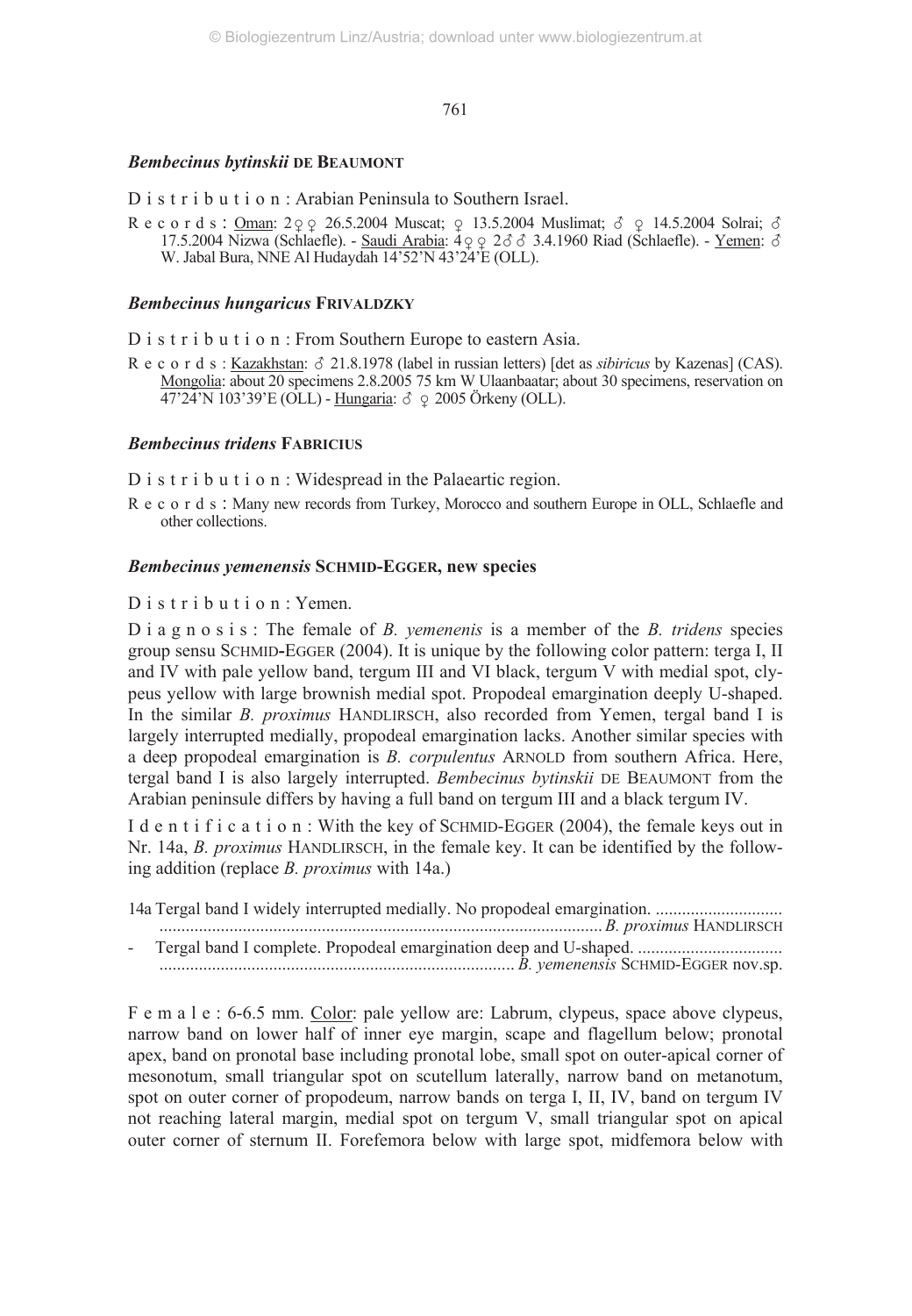small apical spot, upperside of fore- and midtiba all yellow, hindtibia with spot on 2/3 of upper basal surface, foretarsi yellow except outer side of basitarsus. Last tarsal segments with some red or yellow. Clypeus with large medial spot, which differs in size and covers between 20-60 % of clypeal surface. Size of black clypeal spot and of yellow spot above clypeus is variable.

Morphology: Clypeus  $0.6 \times$  as long as minimal distance between eyes. Flagellum I appr.  $2\times$  as long as apical width. Forebasitarsal spines as long as basitarsal width. Propodeal emargination deeply V/U-shaped, emargination larger than midocellus. Body coverd with fine, silver and appressed pubescence, frons with some long erect pale setae.

```
M a l e : unknown.
```
Records: Holotype and 2 paratypes:  $Y$ emen-SW:  $3\frac{9}{5}$ , 24.10.2005 20 km S Taizz 1200 m, N 13'30' E 43'57' leg. Halada (OLL, 1 paratype in coll. SE).

# *Bembecinus peregrinus* **species group**

# *Bembecinus adeni* SCHMID*-*EGGER

D i s t r i b u t i o n : Yemen, Oman, first record for the fauna of Syria.

Remark : The examined female is similar to the female from Oman, mentioned by SCHMID-EGGER (2004). There is some doubt about the true identity of the Oman female, and is was not described as a paratype in the description of *B. adeni*, because its relationship to the type males of *B. adeni* from Yemen is not finally clear.

By color pattern, the *B. adeni* females resembles the female of *B. bernardi* DE BEAUMONT from Tunisia, described below. Form of clypeus is different between both taxa. It is markedly bulged in lower third in *B. adeni* female, whereas it is flat in *B. bernardi*. Records: Syria: 9 11.6.2006 Dayr az Zawr, Palmira (Schlaefle).

# *Bembecinus anatolicus* DE BEAUMONT

D i s t r i b u t i o n : Turkey, first record for the fauna of Greece. Records : Greece:  $2\delta \delta$  15.6.1997 Samos, Larzarus/Katvounis 700 m NN (SE).

# *Bembecinus bernardi* **DE BEAUMONT**

D i s t r i b u t i o n : Algeria, Mauritania, first record for the fauna of Tunisia.

D i s c u s s i o n : The here examined specimens from Tunisia agree with typical *B*. *bernardi* by morphology, but differ markedly in color pattern. *Bembecinus bernardi* was described from Central Sahara (Tassili des Aijer) and is also recorded from Mauritania (SCHMID-EGGER 2004). The Sahara specimens are darker colored than specimens from Tunisia, females are not touched by red as in the Tunisian female. Nevertheless I will treat the specimens from Tunisia as conspecific with *B. bernardi* s.str., because it does not seem usefull do describe them as new because of their different color pattern only. Color is highly variable, and differs often geografically in *Bembecinus*.

The males from Tunisia are easily to recognize by an all yellow thorax except median part of mesonotum. Remainig species from Northern Africa have a darker colored thorax.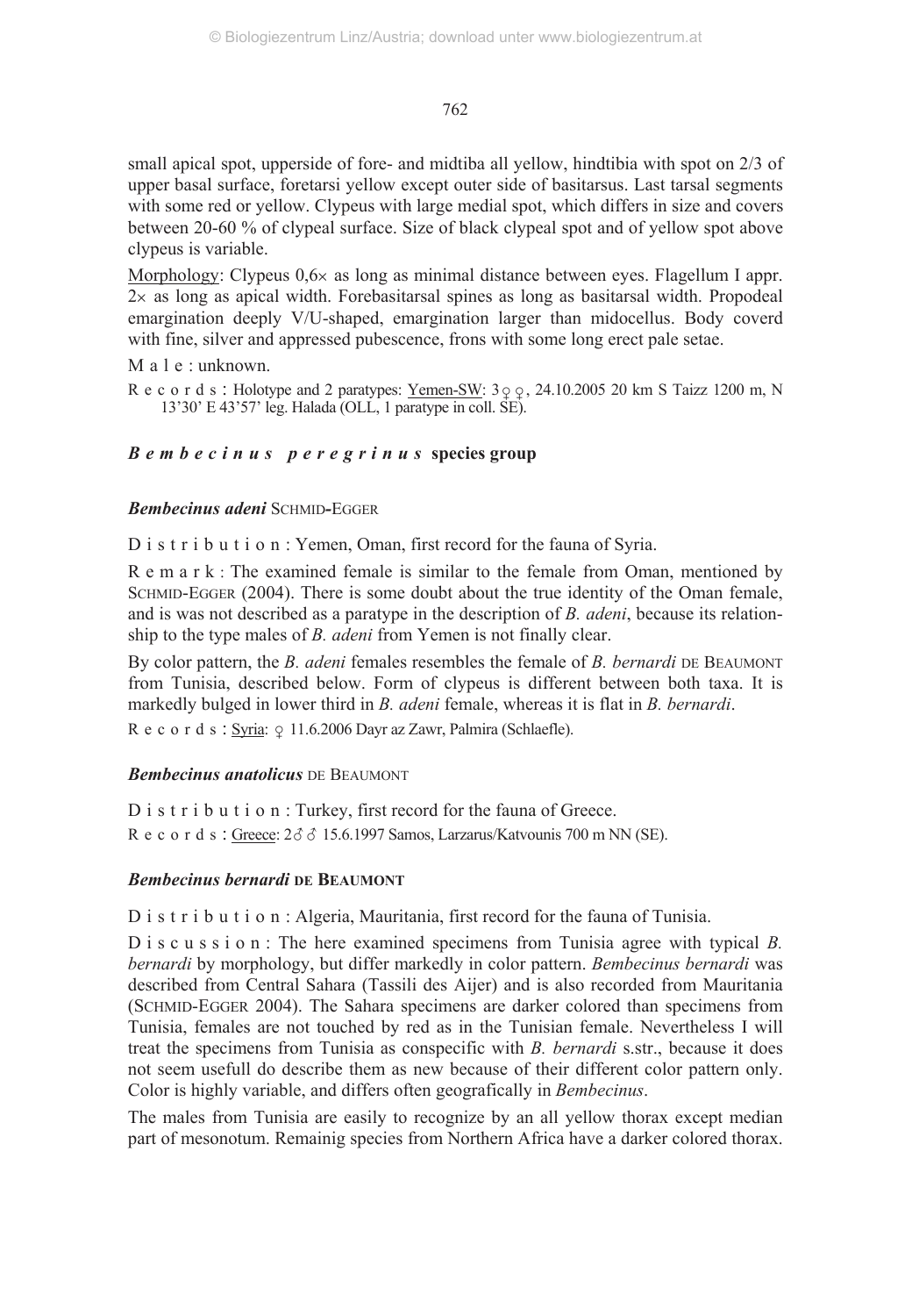In Central Sahara occur two species, *B. monodi* BERLAND and *B. kotschyi* HANDLIRSCH, with a similar thorax color. They also share the form of hindfemora (apically rectangular, with single spine) and the simple sterna with *B. bernardi*. Both are somewhat larger than *B. bernardi*, males can be distinghuished by a prolonged tergum VII (short in *B. bernardi*). *Bembecinus monodi* and *B. kotschyi* are not treated in the revision of SCHMID-EGGER (2004).

The female of *B. bernardi* from Tunisia can be recognized by the reddish base of terga I and II, which is black in remaining female taxa from Northern Africa. It is similar with the female of *B. adeni* SCHMID-EGGER from Syria and Oman and can be distinghuished by form of clypeus (see remarks above).

DE BEAUMONT (1954) mentiones a *B. bernardi* female from Biskra/Algeria, which is somewhat larger and more yellow colored than type specimens. It was not examined and belongs perhaps also to the here described form of *B. bernardi*.

Description of male from Tunisia: 10-11 mm. Color: Markedly yellow are: Face, also above antennal socket, lateral band along inner eye margin, reaching a line passing midocellus, above pointed. Antenna above darkened. Thorax including propodeum all yellow, mesonotum medially in greater part black. Tergum I yellow except basally, terga II-VI with large bands, medially double emarginated. Sterna I and II all yellow, remaining sterna with apical bands. Legs all yellow, tarsi somewhat reddish-yellowish: Morphology similar to *B. bernardi* as described in SCHMID-EGGER (2004), especially in form of antennal apex, hindfemora and tergum VII.

Description of female from Tunisia: 11 mm. Color: Markedly yellow are: Face to antennal socket, band on inner eye margin (a medial spot below antennal socket is black), thorax including propodeum except greater part of mesonotum (mesonotum laterally with large yellow bands), large apical bands on terga I and II; narrow bands on terga II-V. Base of terga I and II reddish, touching yellow bands. Sterna reddish and yellowish. Hindfemora reddish.

R e c o r d s :  $\underline{\text{Tunisia}}$ ,  $5\delta\delta \text{ } \circ \text{ } 26.6.2004$  Tamesrest/W Matmata (Schlaefle).

# *Bembecinus carpetanus* **MERCET**

D i s t r i b u t i o n : Spain and Portugal.

Records: Spain:  $3\delta\delta$  12.5.2003 Murcia, 25 km SW Cartagena;  $\delta$  7.5.2003 Andalucia, Sierra Nevada, near Alboloduy (OLL).

# *Bembecinus cyprius* **DE BEAUMONT**

D i s t r i b u t i o n : Eastern Mediterranean area from Greece to Israel.

R e m a r k s : The female recognition of *B. cyprius/meridionalis* is still difficult. In the meantime I could examine several specimens of both species from Eastern Greece and Western Turkey. The species identification was confirmed by the finding of unambiguous males together with females from the same location. The females keys out as *B. meridionalis* (SCHMID-EGGER 2004, key nr. 54./56, specimens with space above clypeus yellow.). New distinction characters between *B. meridionalis* and *B. cyprius* are listed in table 1.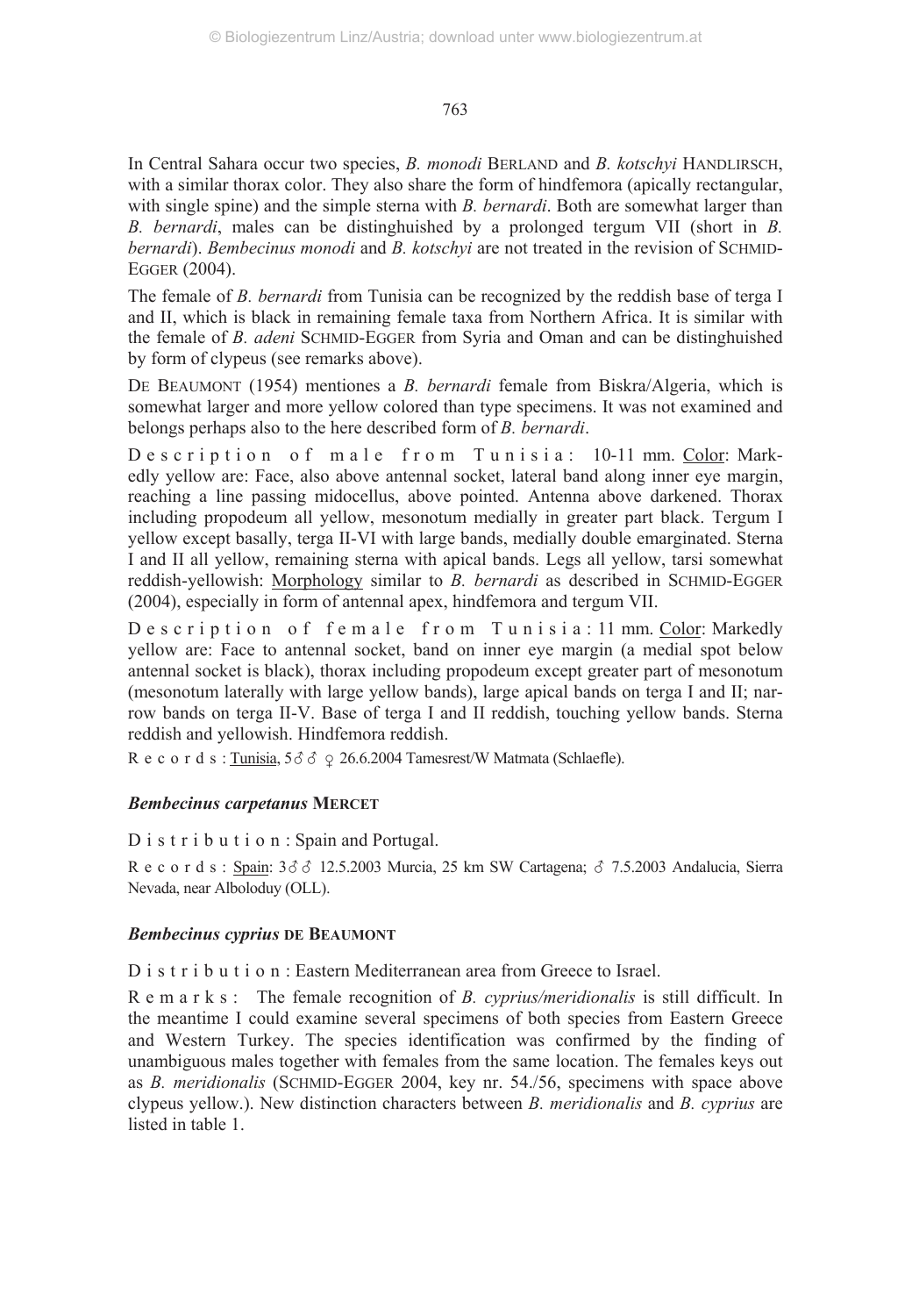| <i>B. meridionalis</i> female                                                                     | <i>B. cyprius</i> female                                              |  |
|---------------------------------------------------------------------------------------------------|-----------------------------------------------------------------------|--|
| Scape (seen in frontal view) pre-<br>dominantly yellow, with small<br>brownish part at innerside. | Scape in greater part brownish.                                       |  |
| Apex of sternum VI with reddish<br>setae                                                          | Apex of sternum VI with brownish<br>setae                             |  |
| Apical innerside of tibia III black.                                                              | Apical innerside of tibia III reddish.                                |  |
| Tergum VI black                                                                                   | Tergum VI in some specimens with<br>small yellow spot                 |  |
| Tergal bands II-IV medially only<br>slightly enlarged.                                            | Tergal bands II-IV medially<br>with<br>large, rectangular enlargement |  |
| Body size in average larger than Body size in average 9-10 mm<br>10 mm.                           |                                                                       |  |

**Table 1**. Distinction characters for *Bembecinus meridionalis* and *B. cyprius* females from western Turkey:

A female of *B. cyprius* from Bodrum agree with the below described form, but has an predominantly yellow scape and is somewhat larger (11 mm) than females from Isparta and Burdur. Tergum VI has a large yellow spot. *Bembecinus meridionalis* females from southern Turkey and Israel have an all yellow hindtibia and differ in color from western Turkish specimens (SCHMID-EGGER 2004). It is not sure how to distinguish these females from *B. cyprius* in southern Turkey.

 $R$  e c o r d s : Greece:  $7\delta$   $\delta$  2  $\varphi$  Lesbos, various locations, 2005 (Aegean University). - Turkey:  $\varphi$ 14.7.2001 Bodrum, Salmakis (SE) -  $\circ$  9.7.2006 8 km NE Isparta;  $\circ$  6.7.2006 Burdur 5 km NE Yesilova (OLL) -  $\varphi \varphi$  16.7.2008 NE Isparta, University campus (Ljubomirov).

# *Bembecinus decoratus* **GUICHARD**

D i s t r i b u t i o n : Oman, United Arab Emirates. R e c o r d s : <u>Oman</u>:  $\varphi$  17.5.2004 Nizwa (Schlaefle).

# *Bembecinus gynandromorphus* **HANDLIRSCH**

D i s t r i b u t i o n : Turkey, Syria, Israel and Jordan.

Records:  $Jordan$ :  $\delta$  19.4.2002 Irbid region, Saham (OLL) - Syria 8  $\frac{1}{2}$  8.6.2006 Ebla (Schlaefle) - <u>Turkey</u>: 2 <sub>2</sub> 0 9.7.2006 8 km NE Isparta; 0 6.7.2006 Burdur 5 km NE Yesilova (OLL).

# *Bembecinus meridionalis* **COSTA**

D i s t r i b u t i o n : Eastern Mediterranean area from Italy and Turkey to Israel.

R e c o r d s : Syria: Al Suwayda  $\delta$  4.6.2006 (Schlaefle) - Turkey:  $\delta$  3 $\varphi$   $\varphi$  9.7.2006 8 km NE Isparta; 10  $\varphi$   $\varphi$  6.7.2006 Burdur 5 km NE Yesilova (OLL).

# *Bembecinus podager* **DE BEAUMONT**

D is t r i b u t i o n · Morocco.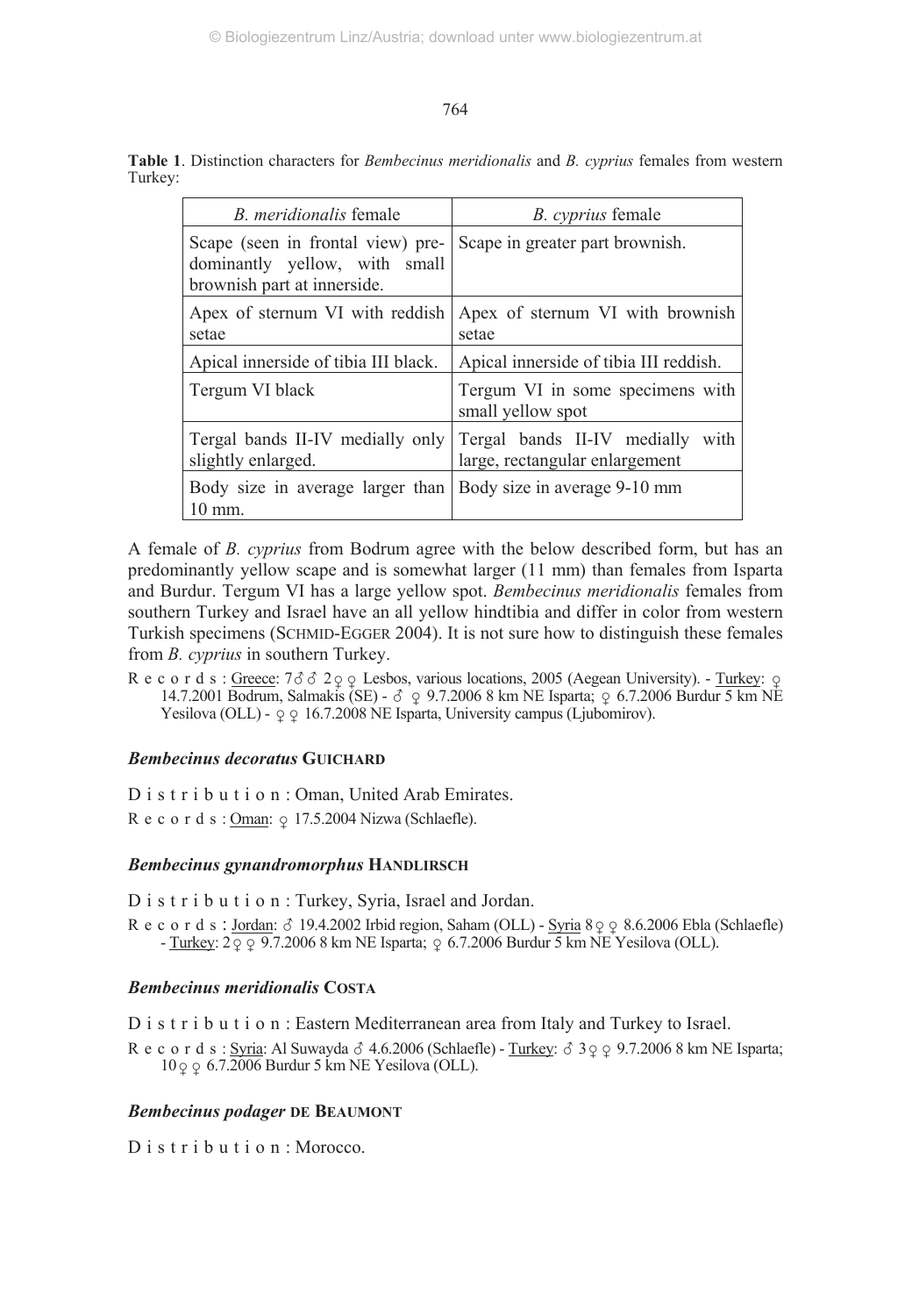Records : <u>Morocco</u>:  $\delta \varphi$  30.5.2007 Volubilis 2.5 m NW Moulay Idris (leg. Prosi, in coll. SE).

# *Bembecinus peregrinus* **SMITH**

D i s t r i b u t i o n : Eastern Mediterranean area from Albania and Bulgaria to eastern Turkey and Armenia, southwards to Israel and Jordan.

R e c o r d s : <u>Armenia</u>: male, Ashtarak (OLL). - <u>Greece</u>:  $\sigma$  40 km NE Larissa (OLL) - 26  $\sigma$  Lesbos, various locations, 2005 (Aegean University 7  $\sigma$  e 3  $\sigma$   $\sigma$  Samos 2000, variuos locations (SE) - <u>Jordan</u>:  $\delta$  Aljun env. 32'19'N 35'43'E (OLL) - <u>Turkey</u>:  $\delta$   $\varphi$  20 km NEE Kutayha; 3  $\varphi$   $\varphi$  Mansissa, 15 km SE Salihi 38'26'N 28'19'E;  $\varphi$   $\varphi$   $\delta$   $\varphi$  7.2006 8 km NE Isparta;  $\varphi$   $\varphi$   $\varphi$   $\$  $6.7.2006$  Burdur 5 km NE Yesilova (OLL) -  $\varphi$  11.6.2007 Aydin, Adnan (Scheuchl) -  $8\delta\delta$ Karakaya 41'46'N 36'30'E (Liebig).

# *Bembecinus revindicatus* **SCHULZ**

D i s t r i b u t i o n : Syria, Israel and Jordan. Records : Jordan:  $\delta$  25.4.2002 Irbid region, Saham (OLL).

# *Bembecinus rhodius* **DE BEAUMONT**

D i s t r i b u t i o n : Greece, Western Turkey.

R e m a r k : The female of *B. rhodius* from Kreta is different from specimens from other origins. It is markedly lemmon yellow, tergum VI has a large yellow spot, and body size is 12 mm. Females from eastern Greece Islands and Turkey differ in body size (9-11 mm) and in color (pale yellow, color less extended, tergum II black). With the key of Schmid-Egger (2004), they key out with *B. anatolicus* DE BEAUMONT (key nr. 41.). In direct comparisation, clypeus of *B. rhodius* is somewhat longer than in *B. anatolicus*, but it is not sure weather this character is confirmed. I could only examine one 'true' female from Karpathos. Remaining females may confused with *B. anatolicus*, and distribution pattern of both species overlap in Western Turkey and the Aegaian Islands. So for the moment, distinction of *B. anatolicus* and *B. rhodius* female Turkey is not possible.

 $R$  e c o r d s : Greece:  $\delta$  2  $\varphi$  8.6.2004 Karpathos, Amopi (OLL) - Turkey:  $3\delta$   $\delta$  Mansissa, 15 km SE Salihi 38'26'N 28'19'E (OLL) -  $4\delta \delta$  16.7.2008 NE Isparta, University campus.;  $\varphi$  19.7.2008 Isparta, Yukari Gökdere Vill. (Ljubomirov).

# *Bembecinus schlaeflei* **SCHMID***-***EGGER**

D i s t r i b u t i o n : Morocco.

R e m a r k : The species was known by a single male from Morocco only (SCHMID-EGGER 2004). The new examined male agree in all details with the type specimen. The female was unknown and is described below.

Description and diagnosis of female: In the key of SCHMID-EGGER (2004), the female of *B. schlaeflei* keys out at *B. decoratus* GUICHARD (Nr. 37a). It agree with *B. decoratus* in color pattern and morphology and can be distinguished as follows: Basal third of clypeus and space above clypeus black, narrow yellow band on inner eye margin (clypeus black with some yellow in baso-medial part in *B. decoratus*), clypeus in profile flat (somewhat bulged medially in basal third in *B. decoratus*). *Bembecinus decoratus* is known from the Arabian Peninsule. Female of *B. acanthomerus*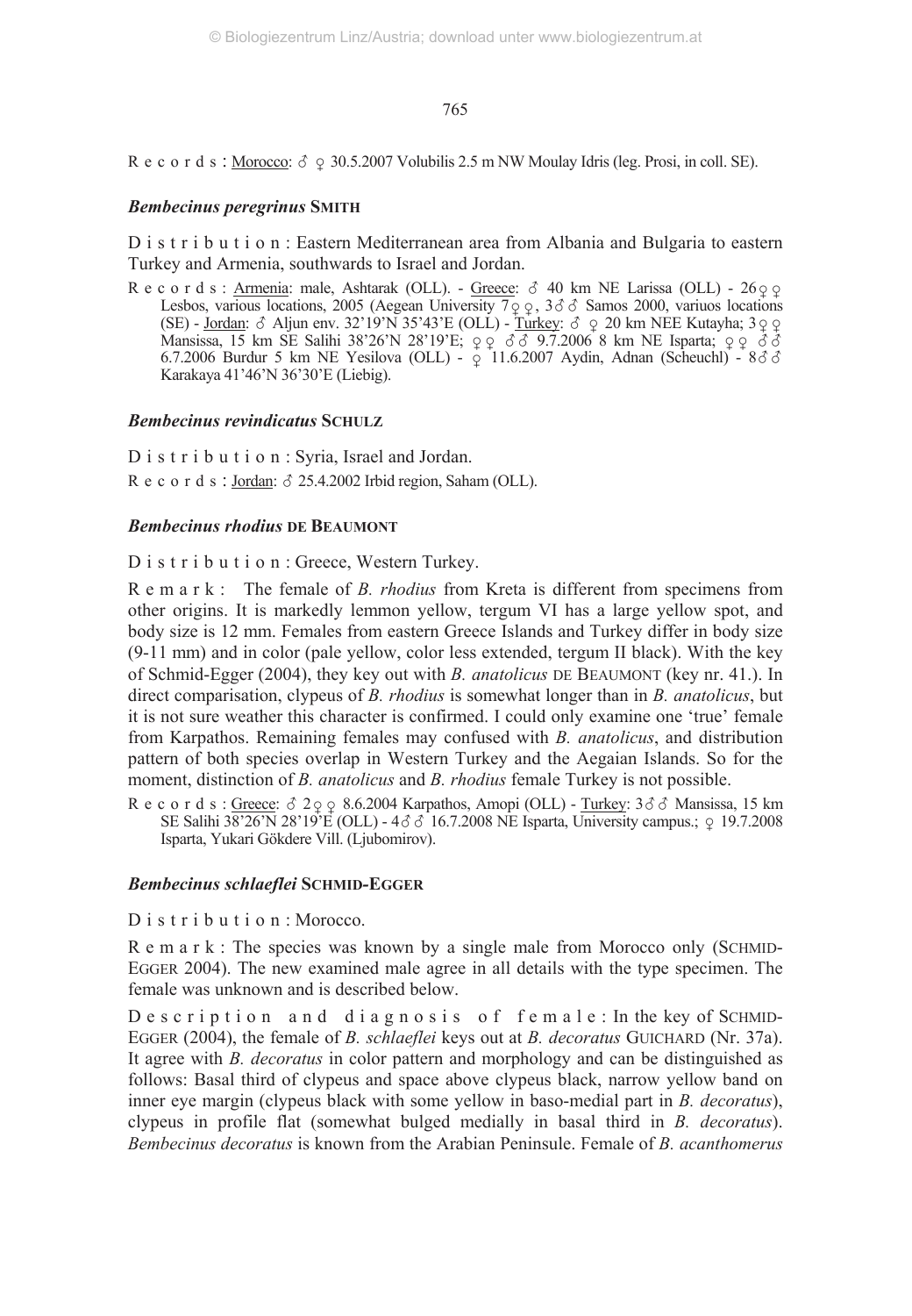MORICE from Morocco has an all yellow clypeus and large yellow spots on propodeum laterally (propodeum all black in *B. schlaeflei*).

Records: <u>Morocco</u>:  $\delta$  and  $\varphi$  11.6.2007 Tizi n Tinifit 1500 m NN (Schlaefle).

# **Acknowledgements**

I greatly appreciate the help of Dr Ebrahim Ebrahimi, Teheran; Wolfgang Schlaefle/Kaiseraugst, Rainer Prosi/Crailsheim, Fritz Gusenleitner/Linz, Achim Jacobs/Ranzin, Toshko Ljubomirov/Sofia and Wolf-Harald Liebig/Bad Muskau, and express my thanks for loan of specimens.

# **Zusammenfassung**

Neue Funde von Grabwespen der Gattung *Bembecinus* aus dem Mittelmeerraum sowie West- und Zentralasien werden vorgestellt. *Bembecinus yemenensis* wird im weiblichen Geschlecht neu aus dem Yemen beschrieben. Weiterhin werden neue Unterscheidungsmerkmale für die Weibchen der Artenpaare *B. meridionalis*/*cyprius* und *B. rhodius*/*anatolicus* diskutiert. Aus Tunesien wird eine neue Farbform von *bernadi* beschrieben. Außerdem wird das bisher unbekannten Weibchen von *B. schlaeflei* aus Marokko beschrieben.

## **Literature**

DE BEAUMONT J. (1954): Les *Bembecinus* de la région paléarctique (Hym. Sphecid.). — Mitteilungen der Schweizerischen Entomologischen Gesellschaft **27**: 241-276.

SCHMID-EGGER C. (2004): Revision of *Bembecinus* (Hymenoptera, Crabronidae) of the Palaearctic region. — Notes faunistiques Gembloux **54**: 3-69. Gembloux.

Author's address Dr. Christian SCHMID-EGGER An der Bucht 70 D-10317 Berlin Germany E-mail: christian@bembix.de